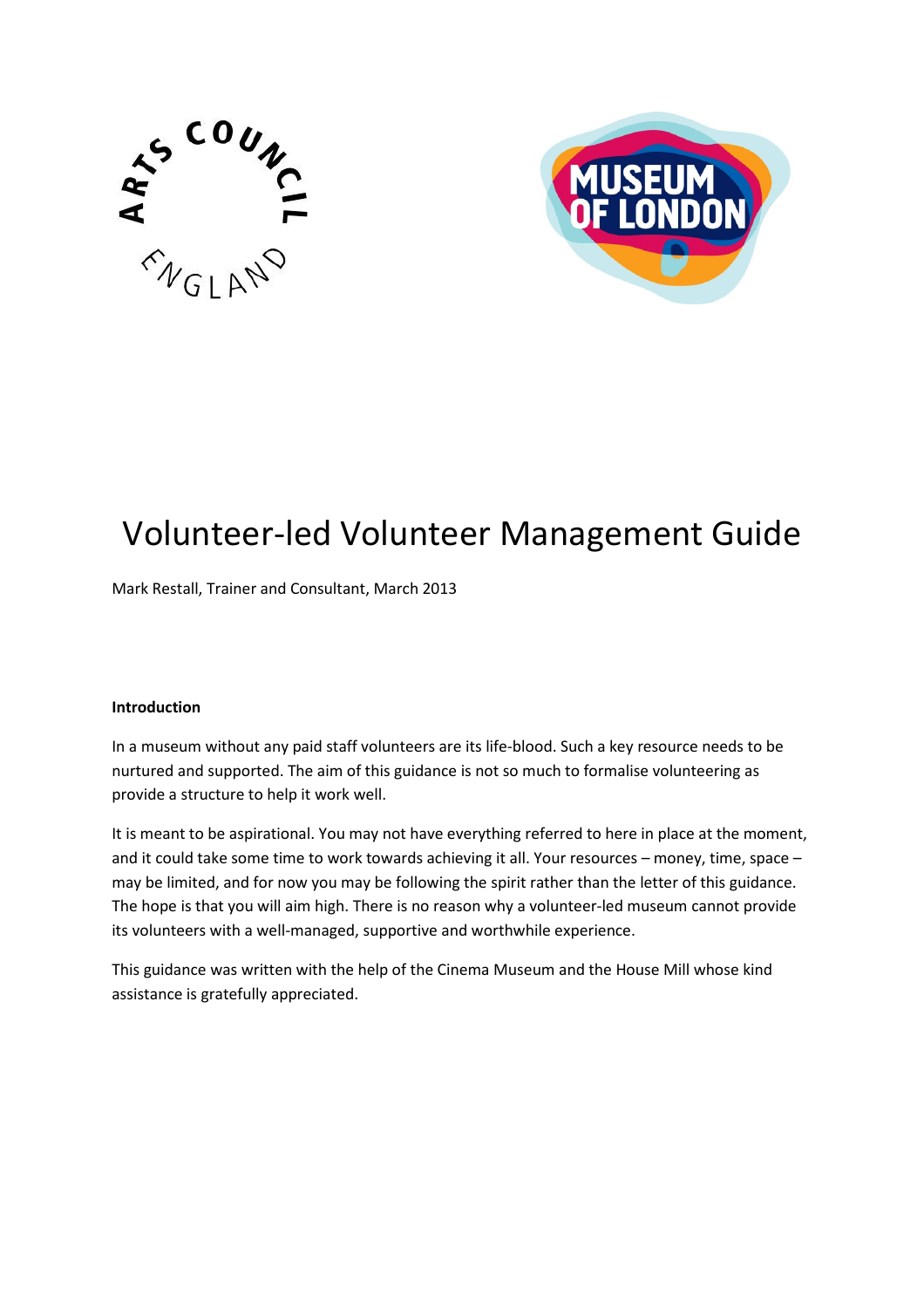#### Health check

This health check is to help you see where you need to take action and prioritise your work. 'Must' means that you have a legal obligation to act. 'Should' means that this is considered to be core good practice.

| You must:                                                       |  |
|-----------------------------------------------------------------|--|
| Include volunteers within your health and safety policy         |  |
| Carry out risk assessments                                      |  |
| Keep volunteer information in line with the Data Protection Act |  |
| Insure your volunteers                                          |  |
| Where relevant implement a safeguarding policy                  |  |

| You should:                                            |  |
|--------------------------------------------------------|--|
| Have a volunteer policy and agreement                  |  |
| Provide individual feedback for volunteers             |  |
| Reimburse expenses                                     |  |
| Implement an equal opportunities policy for volunteers |  |
| Make reasonable adjustments for disabled volunteers    |  |
| Create role descriptions for volunteers                |  |
| Put a process in place for dealing with problems       |  |
| Recognise and appreciate volunteering                  |  |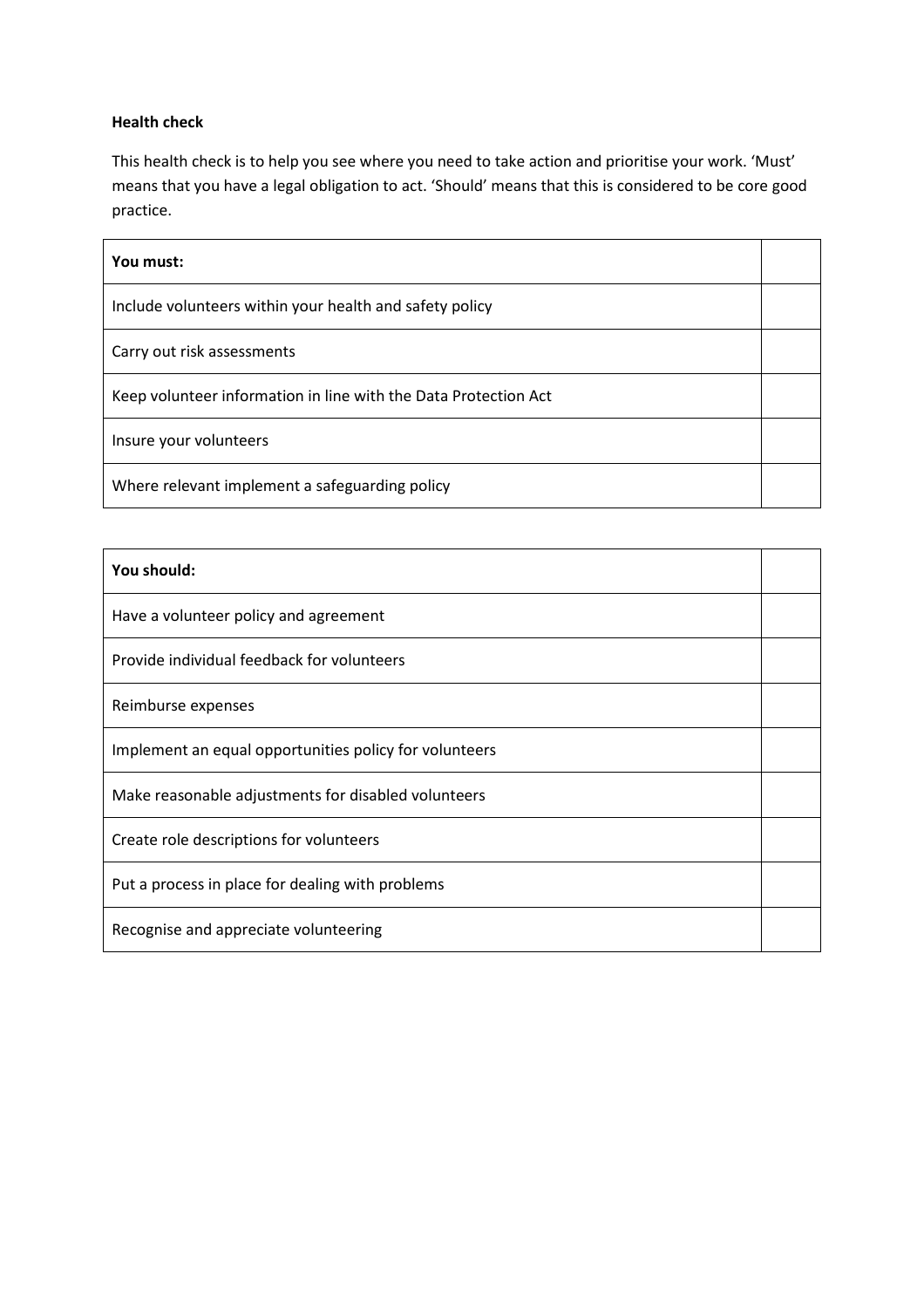#### What is the difference between volunteering and a work placement?

There can be confusion over the difference between volunteering and work experience/work placements, not to mention internships.

Volunteers would usually be recruited directly, while work experience placements come through another body such as a college or university, often as part of an academic course.

Volunteering is usually open ended, whereas work placements would have a fixed term.

Volunteers may gain valuable experience, but this is not the key aim of the activity, and volunteers will have a range of motivations, while for work placements it is the whole point of the

Volunteers generally don't like their work to feel like employment, whereas a work placement should be giving a taste of what it is like to have a job in a particular field.

Internships would tend to be along the lines of work placements, but usually created by the host organisation.

Please note that this guidance is focused on volunteer involvement only. For information on work placements see the Arts Council publication Work Placement Toolkit For Students Universities and Arts and Cultural Organisations www.asetonline.org/documents/LCACEToolkit.pdf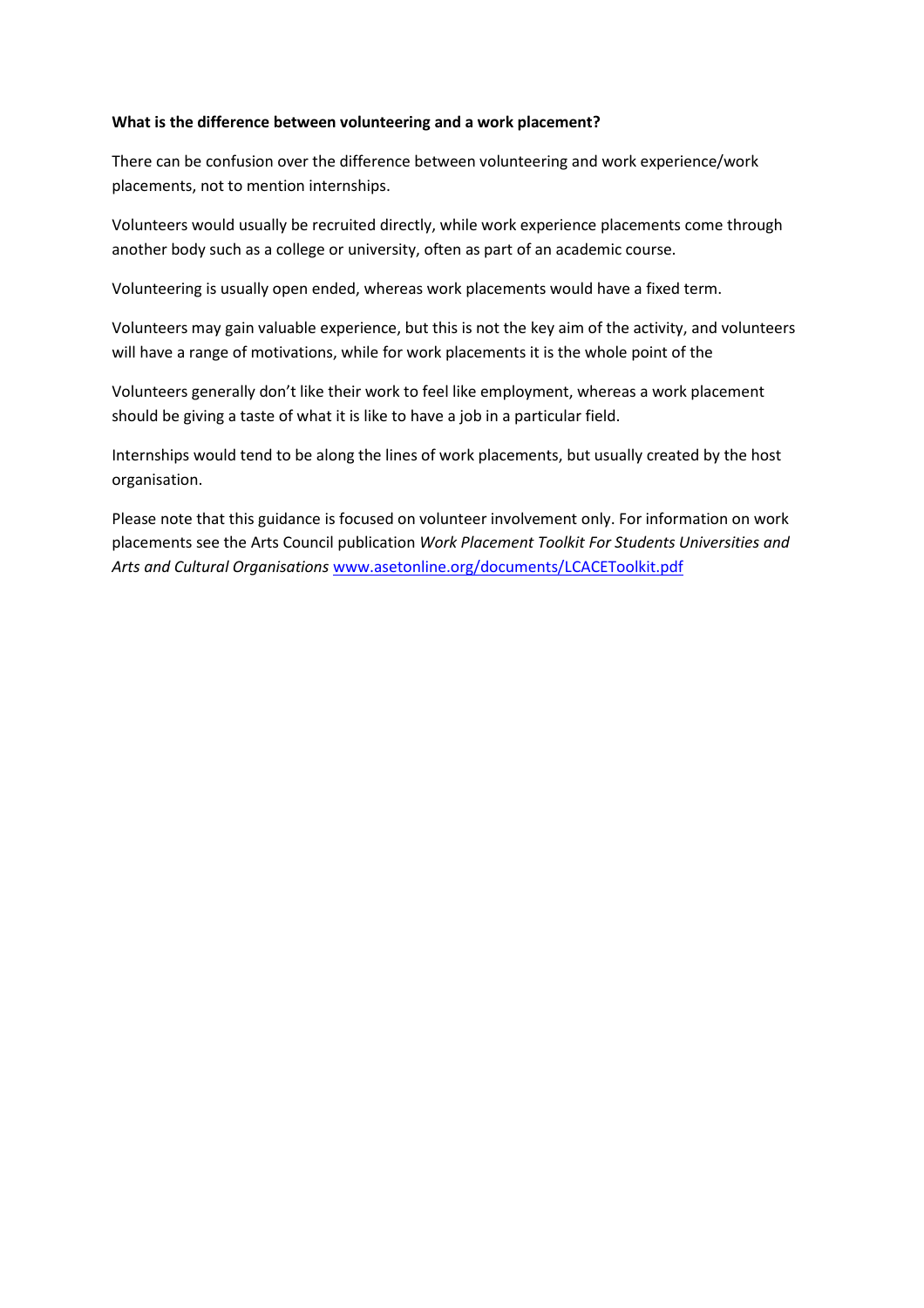## Getting started

#### Taking responsibility

As volunteer involvement is so crucial for a volunteer-led museum someone should take clear responsibility for it. This does not necessarily mean that the same person carries out all the tasks related to volunteering – these can be shared – simply that they are co-ordinating the work and making sure it gets done.

You might consider recruiting a volunteer specifically to co-ordinate volunteering.

#### Legal issues

This is just a short summary. Further information can be found in the publication Volunteers and the Law, available as a free download: www.volunteering.org.uk/images/stories/Volunteering-England/Documents/Publications/Volunteers\_and\_the\_Law\_rev.pdf

The legal position of volunteers is different to that of paid workers. The protections we'd expect as employees – from unfair dismissal or discrimination – do not apply to volunteers. This is because relevant employment rights legislation only covers people working under a contract.

The Equality Act protects people from discrimination in two areas – employment and access to goods or services. As we've seen, they are not employees. Some have argued that a volunteer could claim that their organisation was providing them with a service. This has not been tested and for the moment remains unlikely.

Clearly in any case you should avoid discriminating against volunteers or treating them unfairly. Even if they can't take legal action against you, your museum could be severely damaged by such disputes, and of course you have a moral duty to be fair and inclusive.

Your museum has a duty of care towards its volunteers (as well as its visitors). This means you need to take reasonable steps to prevent volunteers from coming to harm. You should carry out risk assessments and act upon them.

The duty of care also applies to children or vulnerable adults that the museum works with. If you are offering education classes or similar projects aimed at vulnerable people you should put in place adequate safeguarding procedures. Volunteers are included in the legislation governing who is allowed to be criminal record checked.

Information held on identifiable volunteers is covered by the data protection act.

Some volunteers have sought to prove that they were in fact employees and therefore claim employment rights. This is very rare, and even fewer have been successful. However it's worth being aware of the issue – such a volunteer may be entitled to the minimum wage for example. It is a complex topic, so see chapter one of Volunteers and the Law for further information.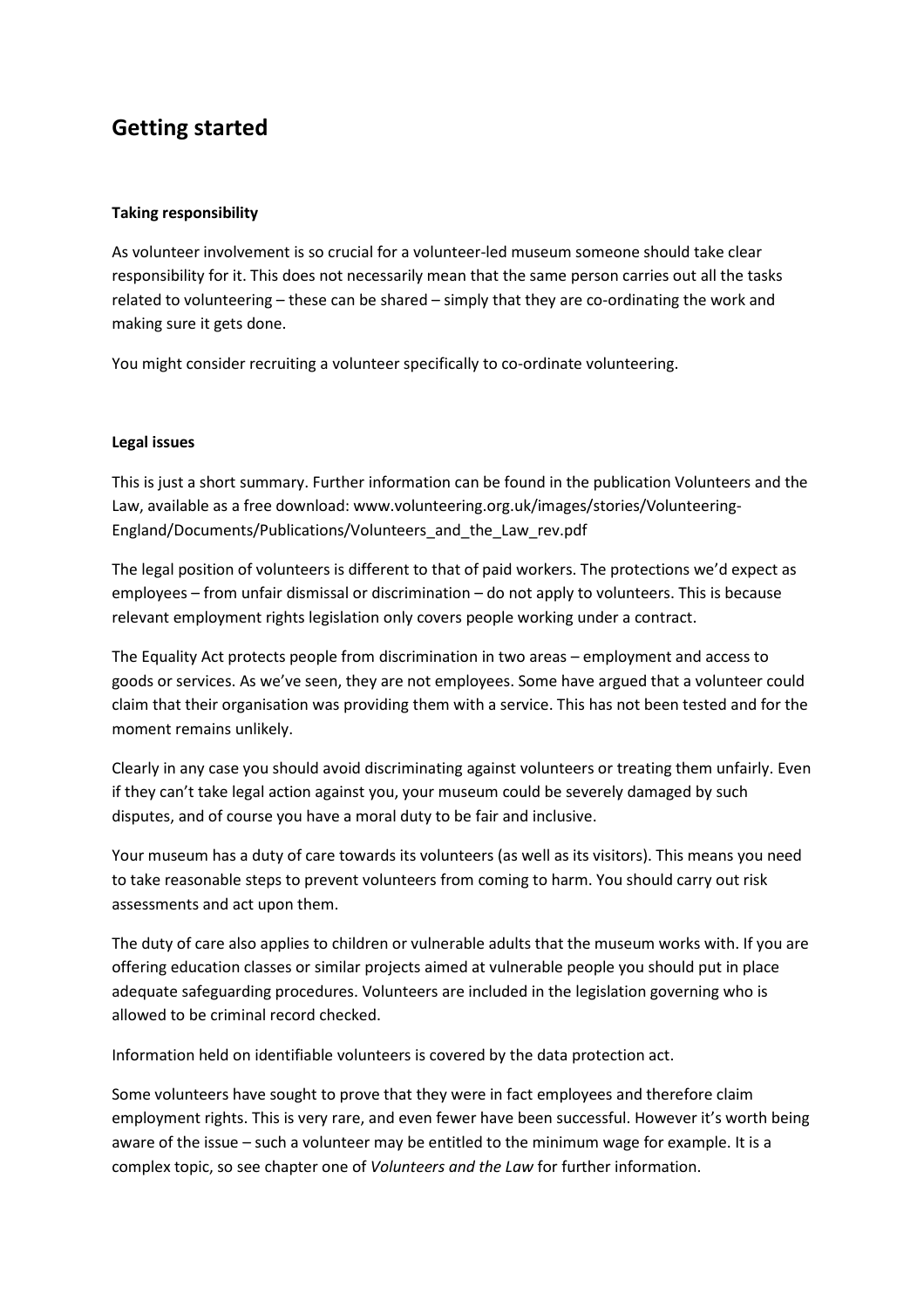#### Volunteer policy

A volunteer policy sets out how volunteers will be involved. It helps ensure consistency, and lets volunteers know how they will be treated.

It will also be helpful if you apply to funders for any project related to volunteer engagement.

The policy should be clear and to the point. There's no need for it to be long and complicated – you want it to be read and understood. In many cases you can summarise key points and signpost to fuller policies or procedures.

There are examples of volunteer policies available on the Volunteering England website. Do avoid simply taking one and replacing the original organisation's name with that of your museum. It has to fit your needs, and the process of thinking through the content will be helpful.

This is a typical structure, with questions to help you think decide what to include within each section. It isn't exhaustive – you may feel you need to add in other topics.

Principles and values

- Why are you involving volunteers?
- What principles underpin your volunteer involvement?

#### Recruitment

- How will you create volunteer roles?
- How will you find volunteers?
- What will your recruitment process look like?
- What will you do about applicants you don't think are right for the role?
- Will you take up references? Carry out criminal record checks?

#### Induction and training

- How will you give new volunteers the information they need to carry out their role and feel at home in the museum?
- What training will you provide?
- What ongoing training will be provided?

#### Support and supervision

- Who has overall responsibility for volunteer involvement?
- Will volunteers have named supervisors?
- How will volunteers be supported?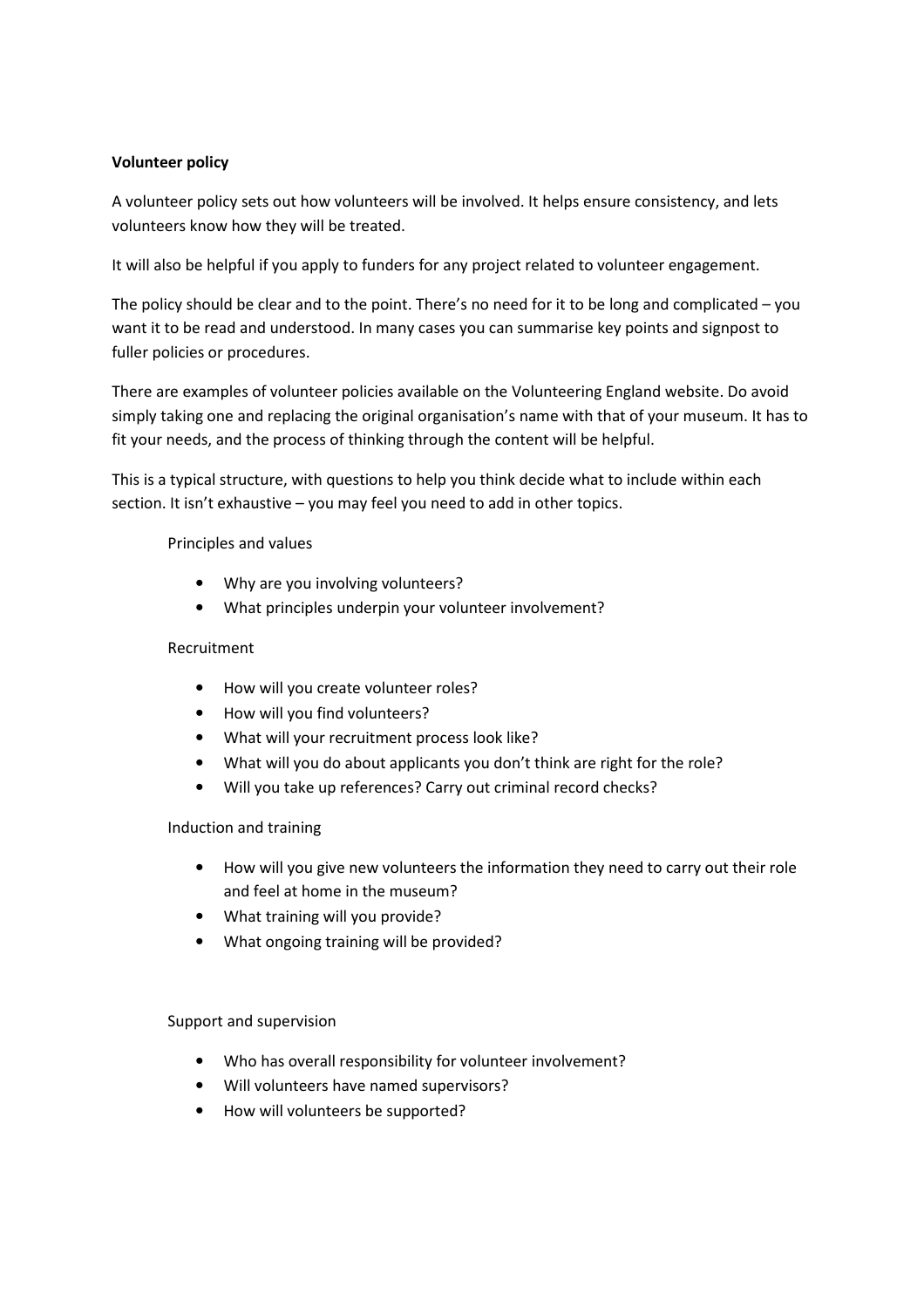Dealing with problems

- Who will deal with volunteer problems?
- How?

#### Expenses

- What expenses can you reimburse?
- How?

#### Health and safety

- What is in place to protect volunteers?
- What do volunteers need to know?

#### Equal opportunities

- What do you mean by equal opportunities?
- What do volunteers need to know?

#### Safeguarding

- If your museum works with children (e.g. education activities) how will you keep them safe?
- What do volunteers need to know?

#### Volunteer agreement

Volunteer agreements set out mutual expectations. They can be helpful as they define the relationship clearly and give volunteers a good idea of where they stand. They are not intended to be legally binding.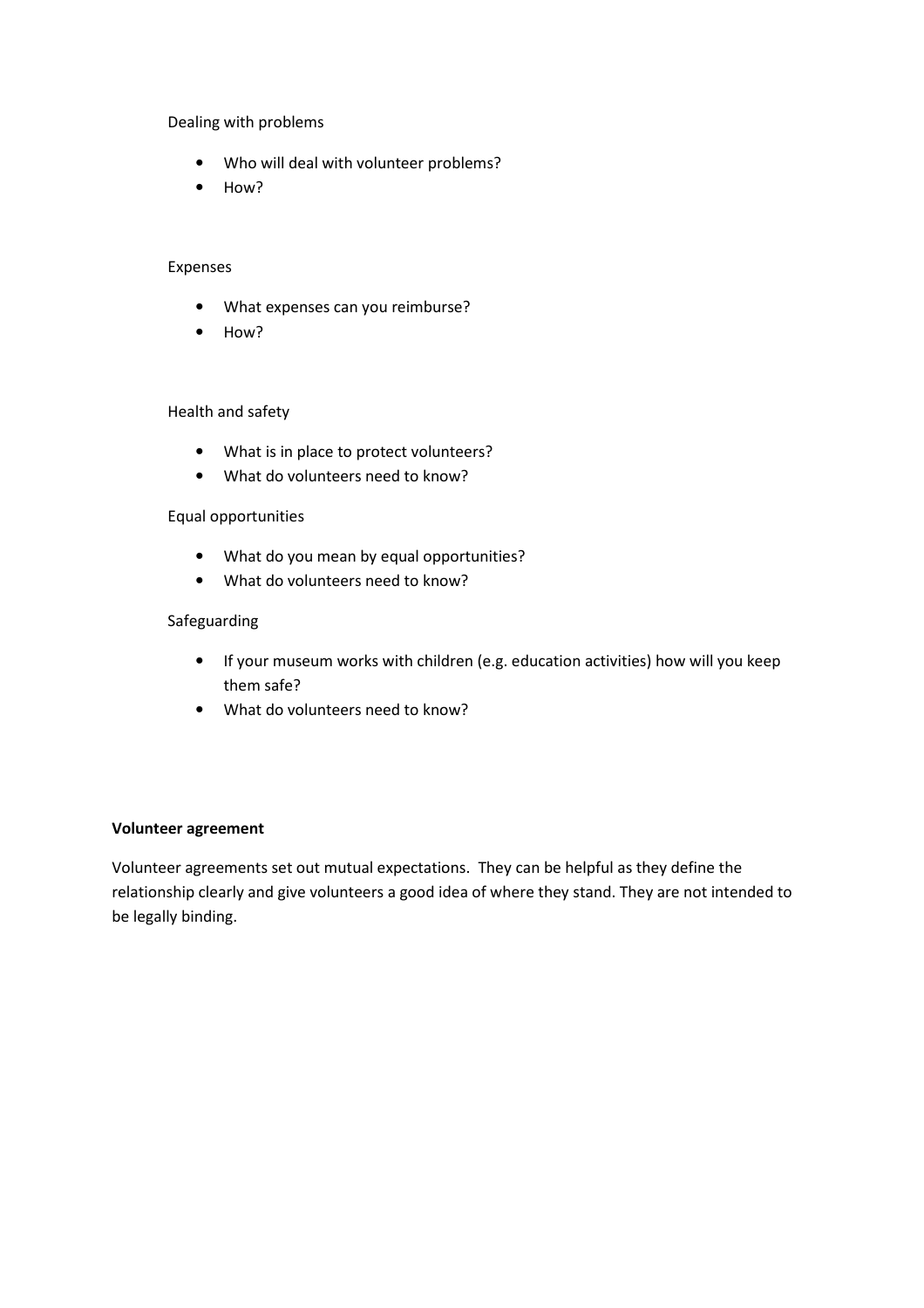### Example Volunteer Agreement

This agreement tells you what you can expect from us, and what we hope from you. We aim to be flexible, so please let us know if you would like to make any changes and we will do our best to accommodate them.

You can expect XXXXX Museum:

- to introduce you to how the organisation works and your role in it, and to provide any training you need.
- to provide regular meetings with a Supervisor so that you can tell us if you are happy with how your tasks are organised and get feedback from us. Your Supervisor's name is [  $\qquad$  ].
- to respect your skills, dignity and individual wishes and to do our best to meet them.
- to consult with you and keep you informed of possible changes.
- to insure you against injury you suffer or cause due to negligence.
- to provide a safe workplace.
- to apply our equal opportunities policy.
- to apply our problem solving procedure if there is any problem.

We expect you:

- to work reliably to the best of your ability, and to give as much warning as possible whenever you cannot work when expected
- to treat staff, volunteers and visitors with respect
- to follow our rules and procedures, including health and safety, equal opportunities and confidentiality.

Note: this agreement is in honour only and is not intended to be a legally binding contract of employment.

I have read and understood the agreement:

Volunteer: ….....................................................................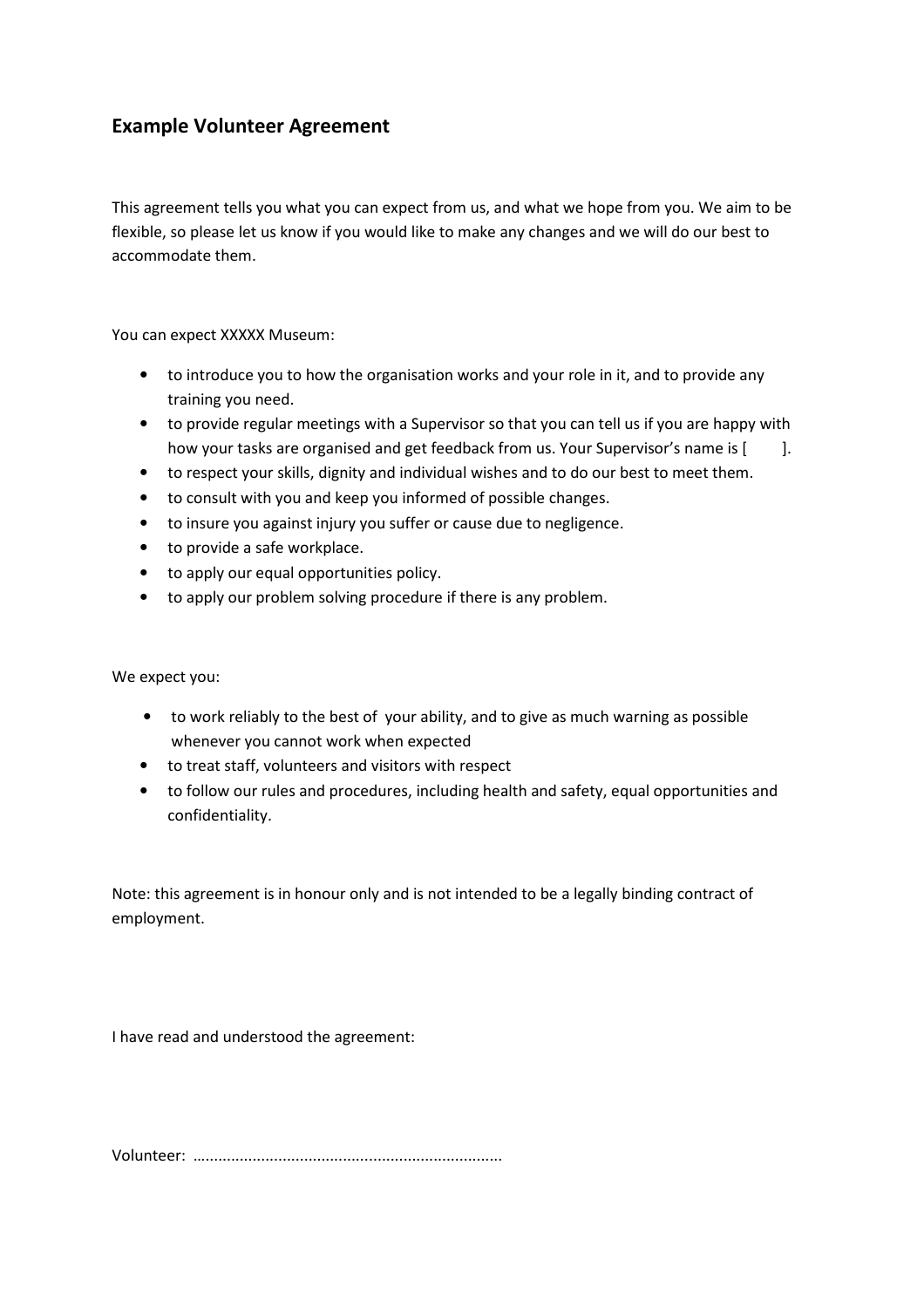## Recruitment

Volunteer involvement is a balance between meeting your museum's needs and those of individual volunteers. You obviously have tasks that you need people to carry out, but at the same time there are motivations that lead volunteers to give up their time. It's these motivations that attract them into voluntary work in general, and choosing a role or organisation in particular.

Remember that while the core group of volunteers behind the museum may have come together because of their interest in the Museum's subject, there are several reasons why other people may choose to give up their time.

These typically include:

| Needing work experience      | Looking for a challenge             |
|------------------------------|-------------------------------------|
| Wanting to feel useful       | Looking for something social        |
| Wanting to make a difference | Wanting to keep on using skills and |
| Learning new skills          | knowledge                           |
| Building self-confidence     | Hoping to get into a career         |

#### Role description

A role description is the equivalent of a job description. It sets out the tasks you expect volunteers to carry out. They are useful for several reasons:

- They help you think through what exactly you want volunteers to do
- They tell potential volunteers what the role will involve
- They help set boundaries for volunteers
- They give volunteers reassurance that they won't be used as general dogsbodies

You may already have a good idea of what the volunteer role will involve. It can be useful though to think about the tasks that make it up. By thinking about tasks you may also be able to put them together to create a worthwhile role you hadn't previously considered.

Once you have written the role description you should review it bearing in mind the following questions:

How likely are we to find someone for this role? Would someone really be willing to carry it out without pay? You may be being too ambitious – perhaps the role could be split into two, or rather than one person doing it for 4 days a week you could have two doing it for 2 days.

How flexible can we be with the tasks we are asking people to carry out?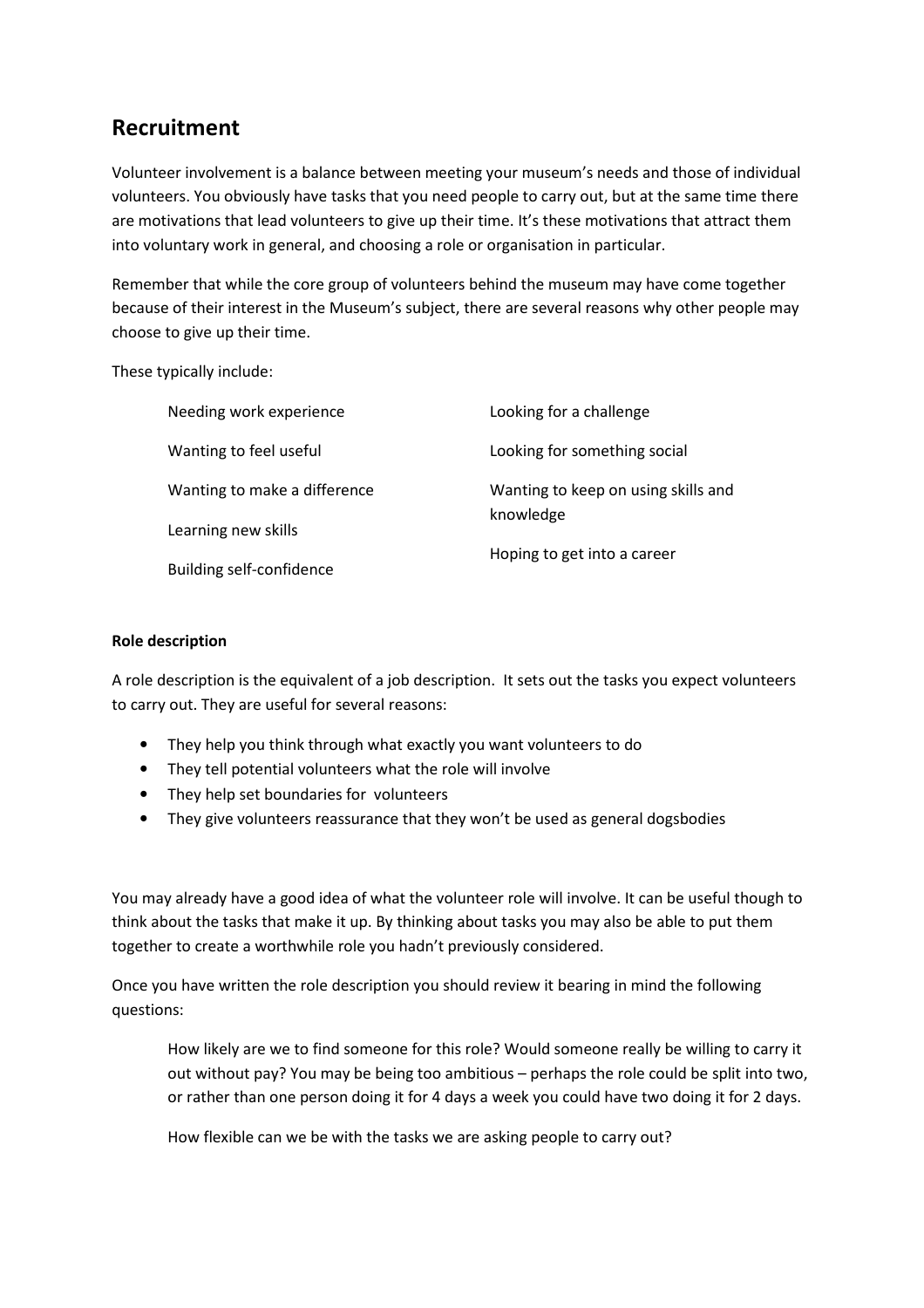Are we asking for too much in terms of skills and previous experience? What is truly essential to carry out the role and what would simply be desirable?

Who would want to carry out the role? This may help you target recruitment. For example, a role promoting the museum might be ideal for a student on a marketing course at a local college.

What resources would the role require? Expenses? Desk space? Computer access?

When drawing up a role description there are three concepts to bear in mind.

- Realism
- Mutual needs
- Flexibility

Realism means how likely are you to get someone to carry out such a role? It's fine to have wishlists – you may be lucky enough to find a volunteer with a high level of skills or qualifications – but do consider the chances of finding such a person. Rather than wait for the right volunteer could you train and support someone to the right level? Similarly is the role too demanding for one person to carry out unpaid? Would you be more likely to find volunteers if either the role was broken down into more than one, or rather than look for one person to carry it out four or five days a week you share it among two or three volunteers?

Mutual needs – of course your main priority is to set out the tasks you need someone to do. You should also remember that someone have to want to carry out the role. Why would someone want to volunteer in this capacity? What motivations might it meet?

Flexibility – If possible try to allow for a degree of flexibility. A potential volunteer may be looking for good work experience, or something to keep them physically active. They may have a form of anxiety, and prefer to carry out the tasks that do not involve interacting with the public. If you have the capacity to change the role to better suit the individual you'll be able to take on more volunteers and more closely match their motivations.

#### Advertising for volunteers

You are in effect selling the opportunity to volunteer to people. When creating posters, leaflets or text for your website think about the following questions someone reading them might have:

- What?
	- $\circ$  What would you be asking volunteers to do? Avoid just saying 'we need volunteers' – potential volunteers need to identify with a distinct role
- Why?
	- o How is the role worthwhile?
	- o What would the volunteer get from the role? What motivations might it meet?
- Who?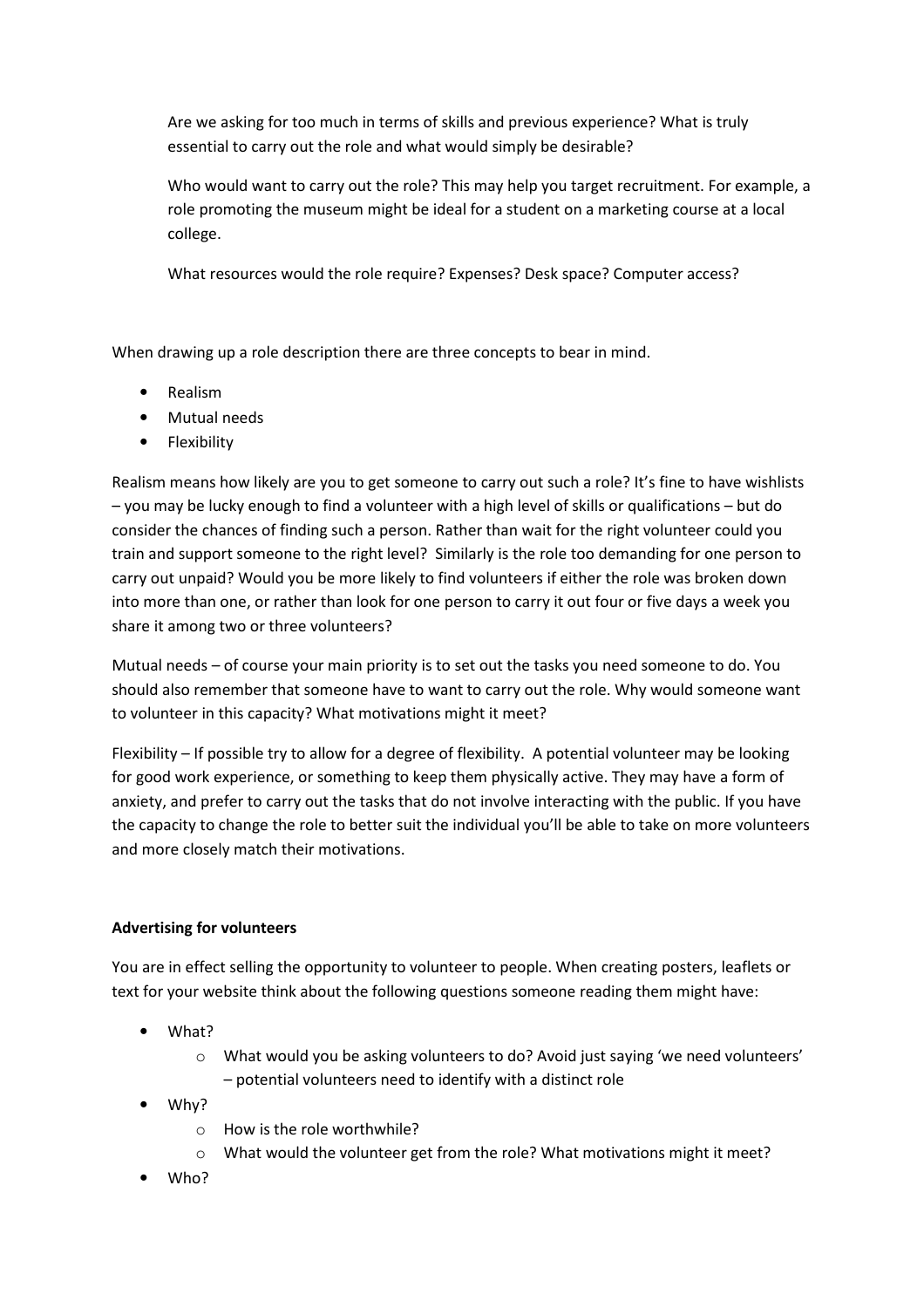- o Who are you looking for? Are there any particular skills needed?
- Where?
	- o Where is it based?
- When?
	- o What time commitment is needed?

#### Where to advertise?

#### Target visitors

You have a ready-made audience of people interested in your work - your visitors. A poster or leaflet aimed at them, explaining that you are volunteer-run, and what kind of roles you have to offer

#### Volunteer Centres

Volunteer Centres are local organisations that act a little like a jobcentre for volunteering. Potential volunteers visit them, discuss what they are looking for, and are given a selection of roles offered by groups in the area. If you register with them your volunteer opportunities will also be uploaded to Do-it, the national volunteering database.

Some volunteer centres may be independent, or form part of a Council for Voluntary Service. As well as recruitment, they will usually also offer training and support for volunteer management, as well as news and updates.

Volunteering England's website has a handy volunteer centre finder: www.volunteering.org.uk/finder

#### Posters/flyers

There are dozens of places to put up posters – community centres, GP surgeries, libraries, colleges, sports centres, places of worship

Think about what your poster is saying to anyone who sees it. Simply saying 'we need volunteers' will not attract too many people – few would apply to a recruitment ad asking for 'employees'. Refer to the roles you have to offer, or at least give a general idea of the tasks volunteers might carry out.

#### Website

Many people turn to the internet first for their information. Recruitment details should be on your website. Make it easy to find – it can be hard to track down volunteering information on many organisation's sites.

#### Word of mouth

One of the most powerful recruitment tools is word of mouth. In surveys, many volunteers state that they give up their time due to a link with friends or family. You can encourage this by letting current volunteers know you need more support. Having clear roles can be helpful here too, as such friends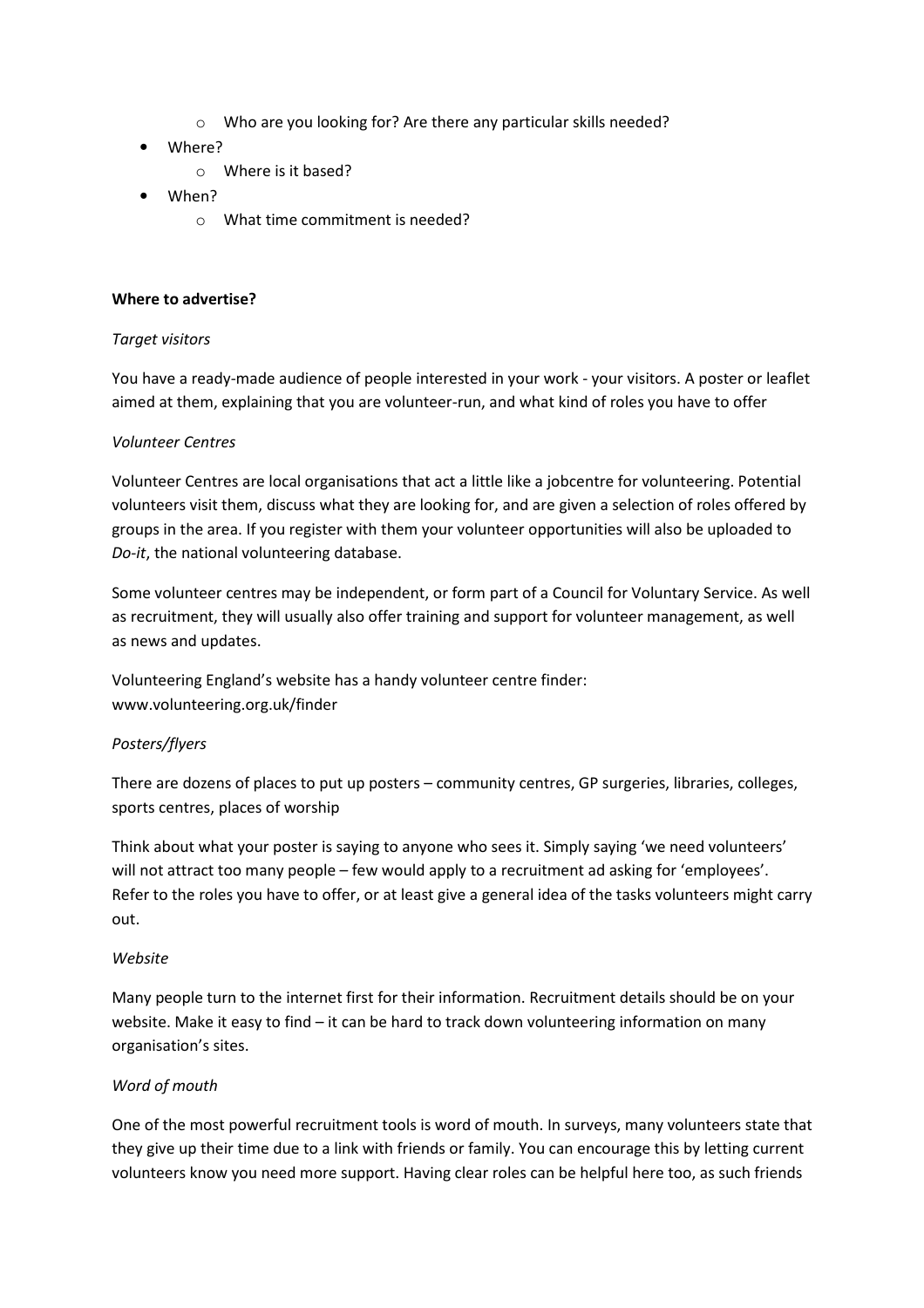and family may not think of themselves as museum volunteers, but be interested in a specific activity.

#### Targeting specific groups

You may look at a role and feel that it would be of interest to a specific group of people – students on a relevant course for example.

Another reason for targeted recruitment might be to redress an imbalance in the diversity of your volunteers.

#### Responding to enquiries

You should try to make sure that enquiries from potential volunteers are answered quickly. A common complaint from people interested in voluntary work is that organisations take forever to respond to them – if ever. If an enquirer doesn't hear back in good time they may have found something else to do with their time, or decide that your museum does not put a lot of priority into volunteering.

Anyone answering the phone or emails should know what to do with such requests. You could have information packs ready-made, so that an address can be taken and information sent out straight away. Such a pack might include a role description, information about the museum and, if you use them, an application form.

#### Application forms

It's worth thinking about whether or not you need an application form. In practice many organisations will interview virtually all respondents. The application form just adds an unnecessary extra stage to the process, and can be very off putting to some volunteers. Again, many people will only have application forms for paid work as a frame of reference.

If you do decide to use application forms make sure you are only asking for information you need at that point. You should also offer the opportunity to take information verbally where appropriate – for example, disabled people, people for whom English isn't their first language.

#### Interviews

The idea of an interview will be really off-putting to many people – few of us look forward to a job interview. Inviting potential volunteers in for a chat is much less intimidating. If you prefer to keep the name interview then you could describe it as an informal interview, and make it clear that it's an opportunity for the person to find out about you as much as it is for you to find out about them.

Try to ensure that you won't be disturbed during the interview.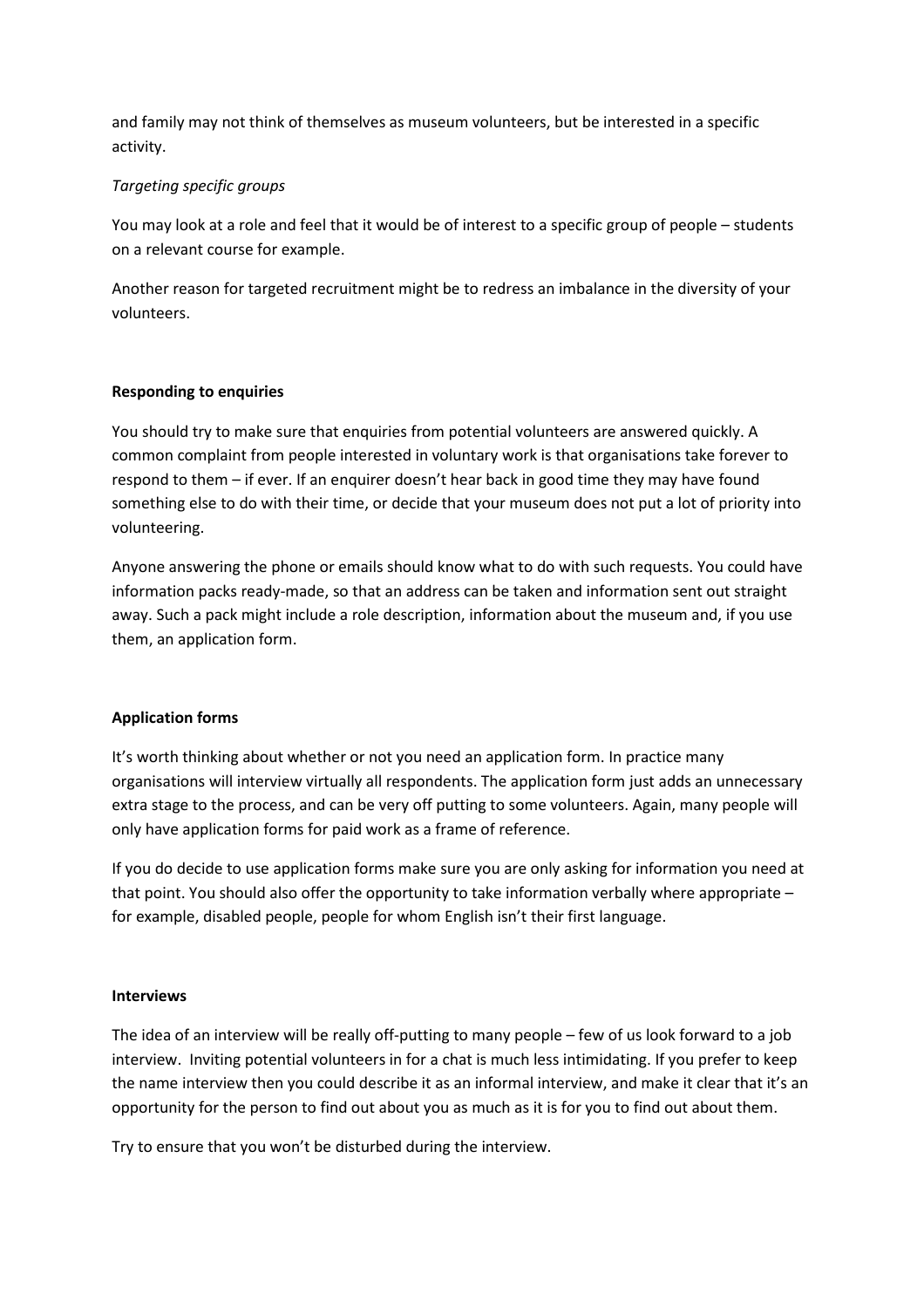Think through:

- Why does the person want the role?
- Do they have the skills or experience you were looking for? Can you provide support or training to make up for any skill gaps?
- Are there any particular support needs?

If the person isn't suitable for the role is there another role you could offer? At the very least signpost them to the local volunteer centre.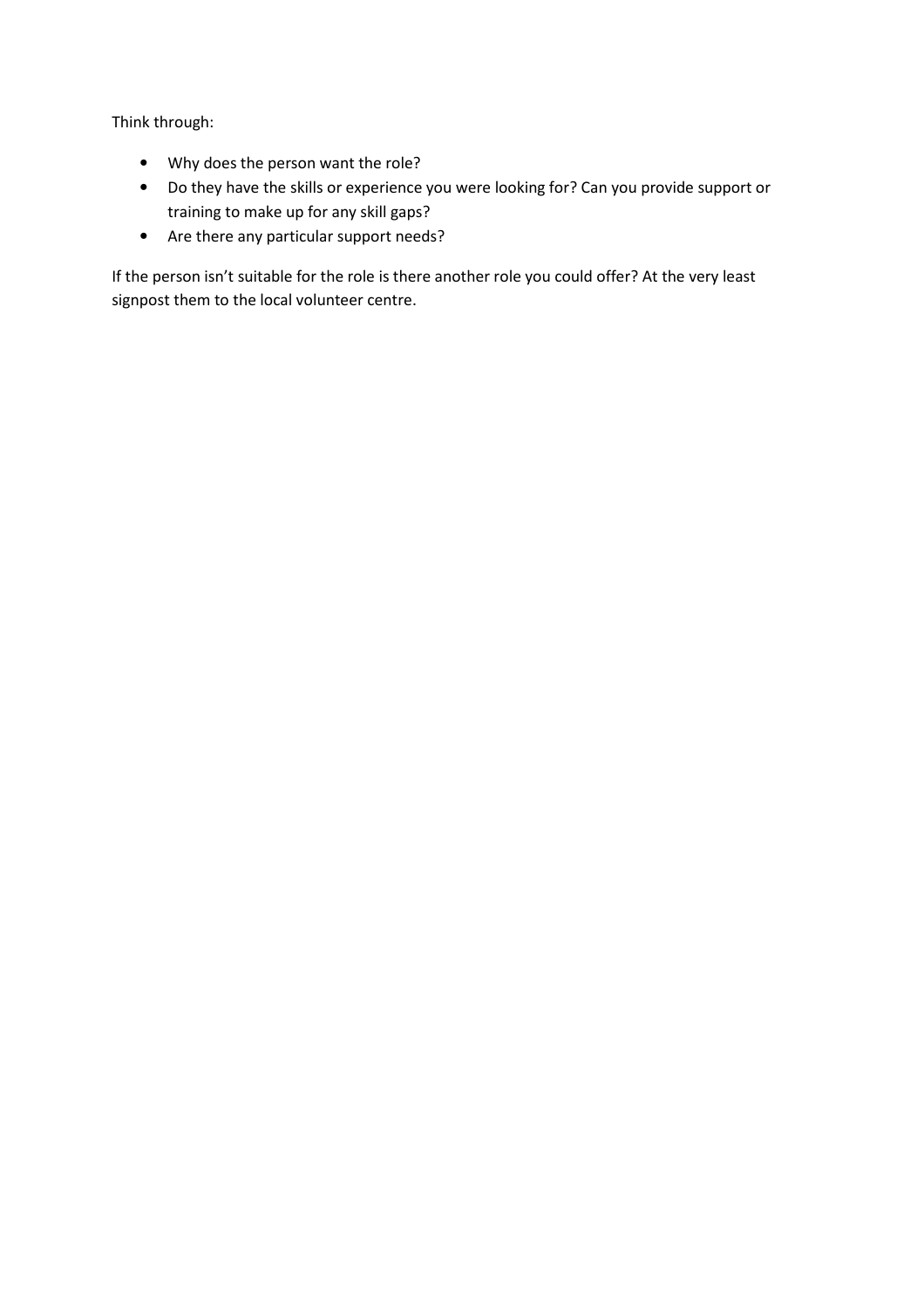# Supporting volunteers

#### Induction/Training

New volunteers have to be given the information they need both to carry out their role and feel at home within the museum. This second point is often overlooked. No one wants to feel like an outsider, and it can be quite intimidating to be a new starter in any setting - especially so if there's a tight knit group of volunteers already in place. So as well as the 'hard' information such as health and safety guidance, training for the role and so on remember the 'soft' information such as explaining how the museum is run, what the rest of the volunteers do, and where to leave bags and coats.

Do remember that for most volunteers this will be their first time working in a museum. Some may never have stepped inside a museum at all. It will be a new environment for them. Don't take too much for granted, and be careful of using jargon or acronyms. For example, many people won't know what HLF stands for or what an archivist actually does.

It can be helpful to draw up an induction checklist. This is simply a list of all the things you want to tell new volunteers. By ticking them off you can be sure that each new volunteer has received all the information they need – especially around areas where the museum has important responsibilities such as health and safety.

Buddying can be a useful additional form of support. This simply means an experienced volunteer acts as a kind of friendly face, and helps show the ropes, whether this be around the role itself or more generally.

A volunteer handbook can back up the information given during induction. A volunteer policy might explain what expenses will be reimbursed, while a handbook would explain exactly how to go about claiming them back.

#### Supervision

Each volunteer should have a named supervisor. This means they always know who to go to with questions – and who is responsible for setting out their tasks.

You need to find an appropriate way of giving volunteers individual support. There are different ways of providing this:

#### One-to-one meetings

Regular meetings allow volunteers the chance to raise issues and talk about their work and how they're getting on in general. They also allow their supervisor to find out how they're doing, and where they may need more support.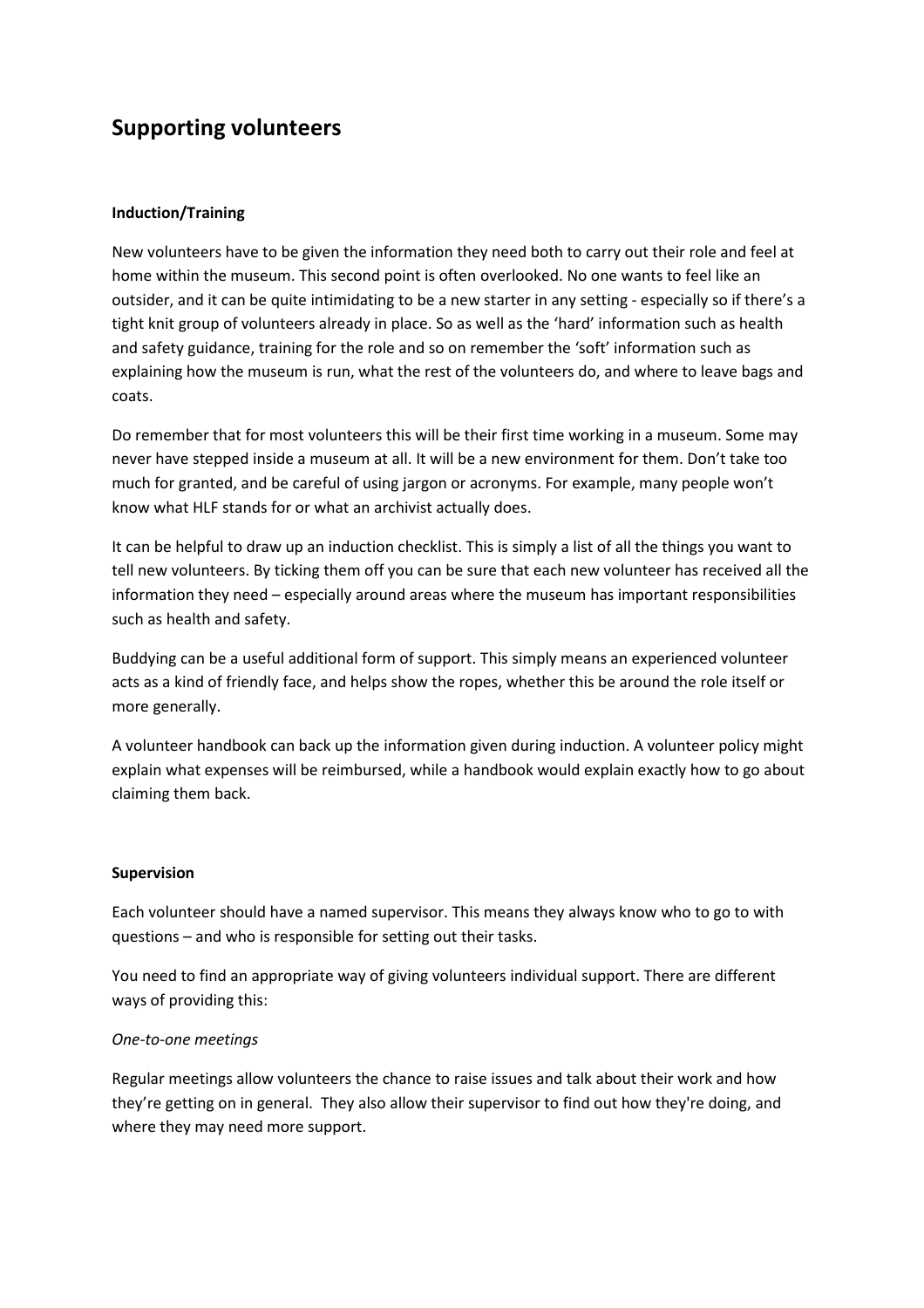It can help to use a set format to allow volunteers to prepare and think through any issues they'd like to bring up.

- What has the volunteer been working on?
- What's gone well?
- What hasn't gone so well?
- If the volunteer has goals they want to achieve through volunteering, are they being met?
- Is there any support the volunteer needs?
- Development is there anything the volunteer wants to do?

#### Group supervision

Group supervision works in some settings, and can be a useful method of both support and on-going training and development, although there is a danger that volunteers might not be completely open about their concerns or experiences.

Setting ground rules is vital – confidentiality, honesty and respect would be key principles here. Preparation by volunteers is even more important, as the individual time for each volunteer is likely to be limited. Each volunteer should have time to talk through their work using questions similar to those set out above for one-to-one meetings. The supervisor needs good facilitation skills in allowing discussion of issues that arise without them becoming overly critical, digressing from the topic, or becoming dominated by the more forceful participants.

You should be clear that individual meetings can still be arranged where there is a need for them (either for the volunteer to raise an issue or for the supervisor to raise a problem).

#### Informal catch up

If there is not the capacity for regular scheduled meetings informal catch-ups could be used. This could be over a coffee, or whilst sharing a task.

This would also be more appropriate for many short term or one-off roles. You wouldn't want to schedule a meeting on a Wednesday afternoon for a volunteer who was only helping out for a couple of Sundays to help replant the flower beds in front of the museum.

It's easy for such casual arrangements to slip, so make reminders for yourself to ensure you are talking to volunteers in this way.

#### Telephone meetings

Where volunteers aren't based in the museum (e.g. oral history collectors) telephone conversations could take the place of one-to-one meetings. It's important to keep in regular touch with such volunteers, as it's easy for the volunteer to feel cut off, and unable to see how their work fits into a wider picture.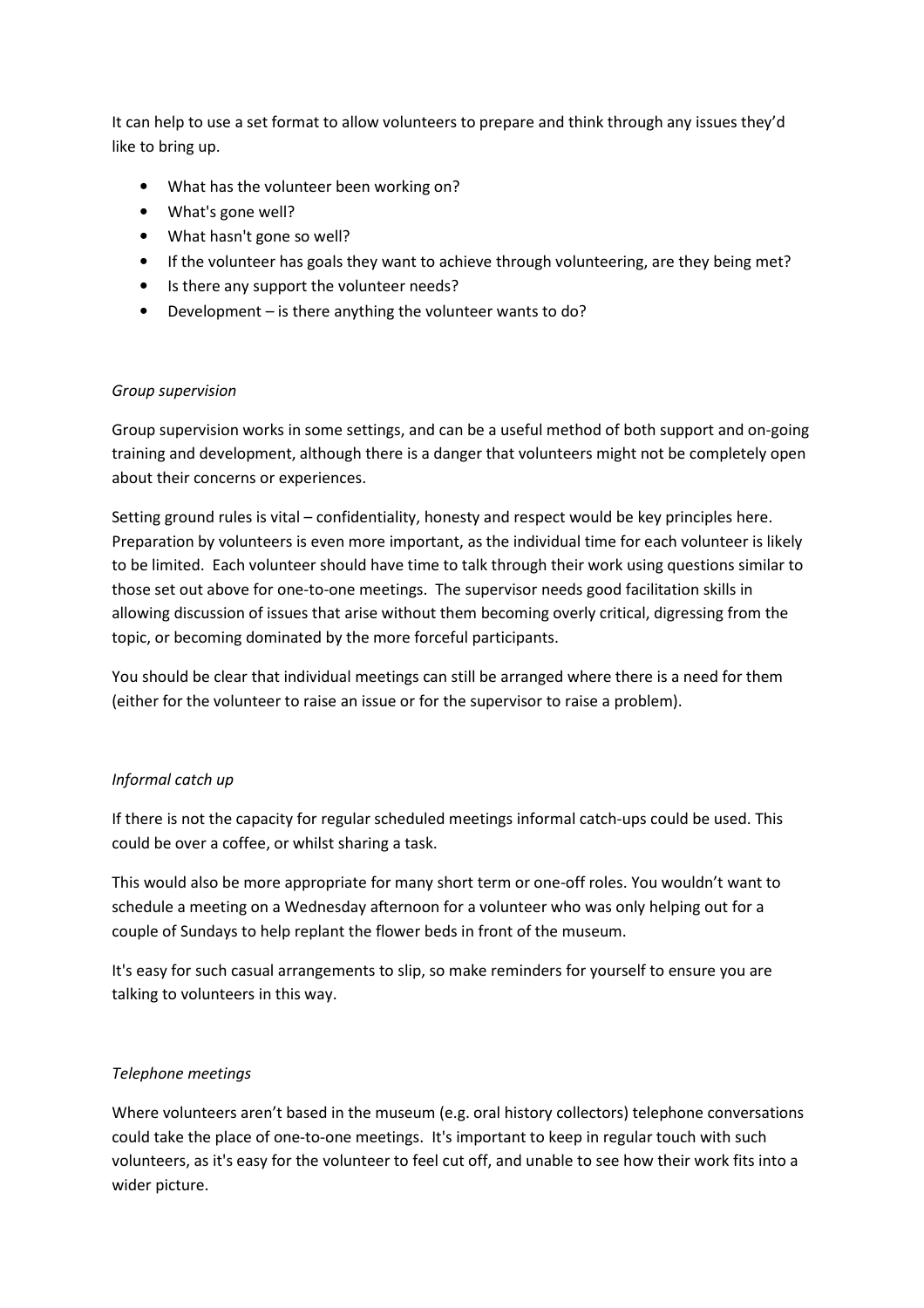#### Open door policy

This means setting aside times where an appropriate person is available to talk to volunteers about any issues that concern them. It could be used to support informal catch-ups or group supervision sessions.

#### Communication

As well as individual support there should be other channels of communication with volunteers. You want volunteers to feel informed and listened to. It is a practical way of showing that they are valued. It also means that you can hear complaints at an early stage, and hear suggestions for better ways of doing things.

#### Volunteer meetings

Volunteer meetings allow everyone to get together, talk about any issues that concern them and discuss plans for the museum. They can also be training opportunities, whether on specific issues or to help with team building.

#### Emails

Email can be a great way of communicating with volunteers, especially for passing on information to a large group of people at once. However do check whether or not people have access to the internet. It can cause resentment if some volunteers feel there is a two tier system operating.

#### **Newsletters**

If you involve a large number of volunteers a newsletter can be a good way of passing on information.

#### Noticeboard

Noticeboards can be useful, but there is a danger that they fade into the background and people stop taking notice of them

#### Social media

Many people use websites such as Facebook for keeping in touch with each other and organisations. If you try this make sure you monitor what is being said, and keep the group private to volunteers.

#### Volunteer recognition.

It's important to find ways of showing that you appreciate the work of your volunteers.

Most volunteers are happy with a 'thank you' at the end of the day, but there are other things you could consider: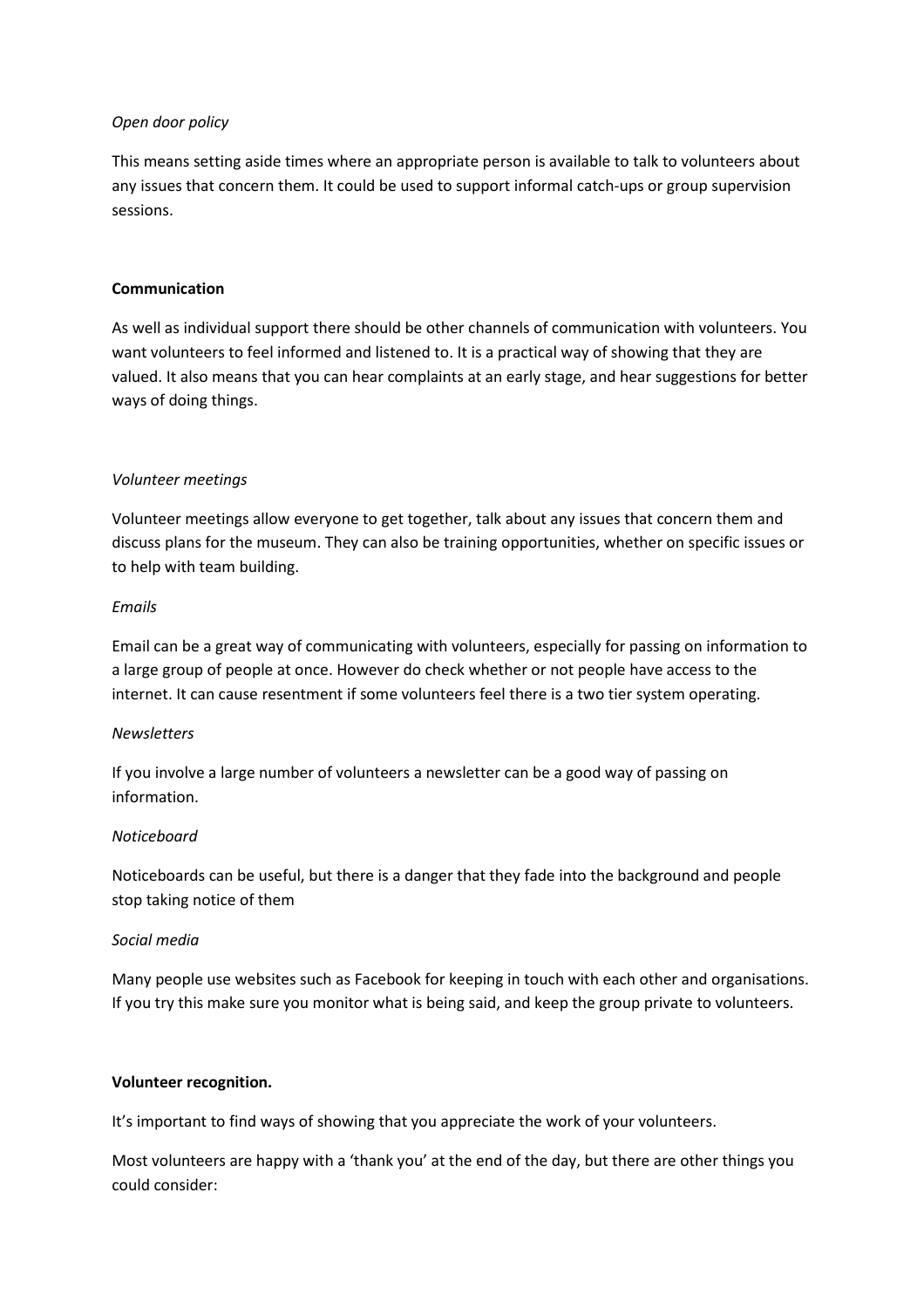| <b>Certificates</b>         | Nominating for external awards |
|-----------------------------|--------------------------------|
| Birthday cards              | A Christmas party              |
| Giving extra responsibility | A volunteers week celebration  |

#### Dealing with problems

In general the earlier a problem is dealt with the easier it will be to handle. Most issues can be dealt with informally. It's key to raise the problem in a way that lessens the chance that the volunteer will become defensive.

- Firstly, remember that the problem is the behaviour, not the person.
- Bring up the consequences of the behaviour.
- Allow the volunteer to put their case. It could be that there's a reason for their actions that can be dealt with – e.g. coming in late because they're now a carer, not carrying out tasks because they weren't sure how to do them properly.
- Agree steps forward. This could simply be a change in behaviour. Depending on the cause of the problem other actions could be taken – extra training, or a change in the role.
- Review the issue at a later date. Have the agreed steps been followed?

Where informal steps haven't worked it's sensible to have a procedure to follow.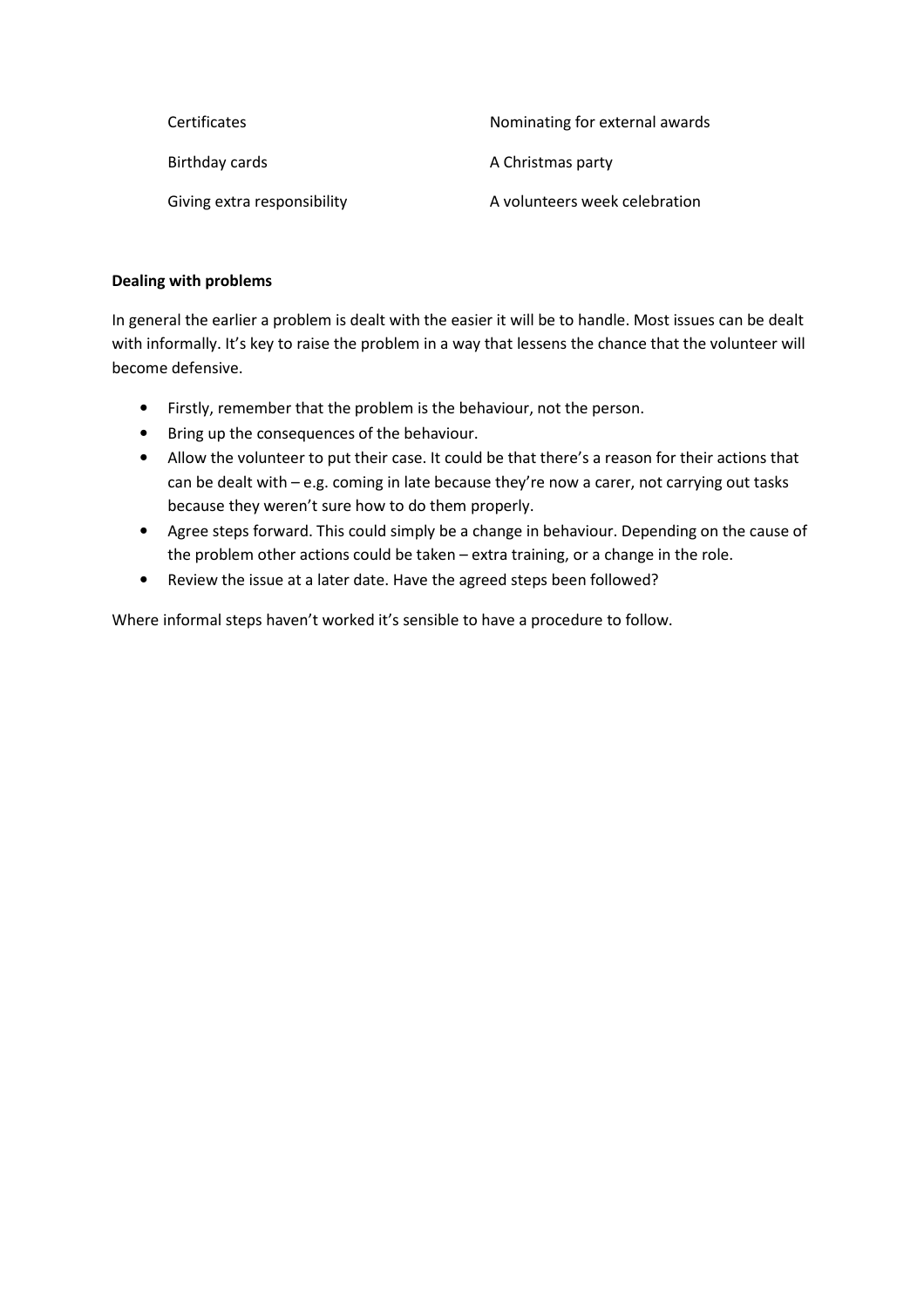### Example Problem Solving Procedure

These procedures are in place to help us deal with problems fairly and consistently.

#### If a volunteer has a complaint about the Museum or another volunteer:

We hope that most problems can be solved informally. But if this is not the case the volunteer should raise the matter formally with their supervisor.

If the complaint is against the supervisor, then the volunteer should request a meeting with [an] appropriate person] .

If the issue is not resolved then it should be put in writing to [the same person as above]. The matter should be dealt with within 14 days.

#### If there is a problem with a volunteer's behaviour:

Again, hopefully this can be resolved informally. Many 'problems' are simply due to training needs, a lack of support, inappropriate roles and so on. Where informal measures are not enough the volunteer's supervisor will raise the issue in a formal meeting with the volunteer. The volunteer will be entitled to put their case. If it is felt necessary an informal warning may be issued, with steps agreed to improve conduct.

If the issue is still not resolved a meeting involving the volunteer, volunteer's supervisor and [whoever the appropriate person is] will be called. This may result in a formal warning, with the understanding that following another warning the volunteer will be asked to leave.

If a volunteer is believed to have behaved in a manner that has or could have seriously affected the Museum – for example theft, bullying, or violence – they will be immediately suspended while the matter is investigated by [an appropriate person/persons]. The volunteer will be able to put their case, and a decision will be made within 14 days. If the complaint against the volunteer is upheld they will be excluded from volunteering.

In all cases volunteers have the right to be accompanied at meetings on these issues by another volunteer or friend.

Volunteers have the right to appeal decisions. Appeals will be heard by ….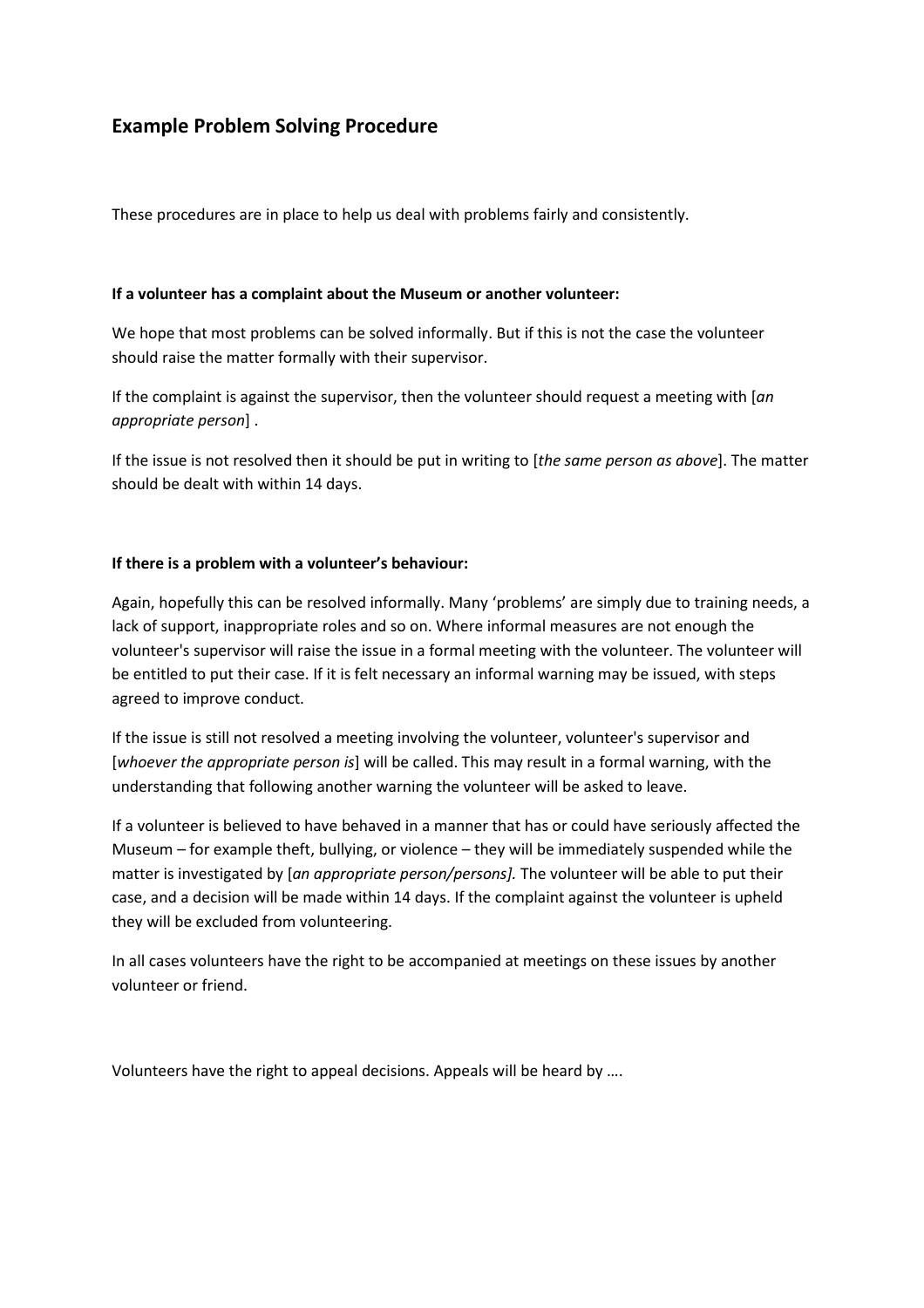### Safety

#### Health and Safety Policy

Although by law as an organisation with less than 5 employees your museum does not have to have a health and safety policy in place it does make sense to have something along these lines given that you have a responsibility towards your visitors as well as your volunteers. The policy does not need to be complicated. It should set out who is responsible for various areas of health and safety, what these areas are and what measures have been put in place.

A health and safety policy and risk assessments will also help satisfy insurers that you are meeting your responsibilities.

#### Insurance

Volunteers are usually insured under employer's liability insurance. As a volunteer-led museum your insurers may choose to cover your volunteers under the public liability insurance.

Always inform your insurer if you are taking on new activities or substantially changing your current ones. An example might be involving younger volunteers - your insurance cover may not currently cover under 16s.

#### Risk assessments

As with the health and safety policy a museum without paid staff does not need to carry out risk assessments by law, but despite this you should be using them.

Risk assessments fulfil two key functions. Firstly, they act as evidence to show that you have taken your duty of care seriously. Secondly, they are a tool. Risk assessment is a process to follow to help you systematically look at potential areas of risk, and take steps to make things safer.

The Health and Safety Executive provide a lot of guidance on the risk assessment process http://www.hse.gov.uk/risk/index.htm

It can help to have more than one pair of eyes looking at it.

Review the risk assessment. It makes sense to look over it annually, but if anything changes about the activity, such as the involvement of young people as volunteers, it should also be looked at again.

Once the activity is underway double check the risk assessment, and ask the volunteers carrying out the task for their thoughts on it – potential hazards or the levels of risk may need to be re-addressed in light of experience.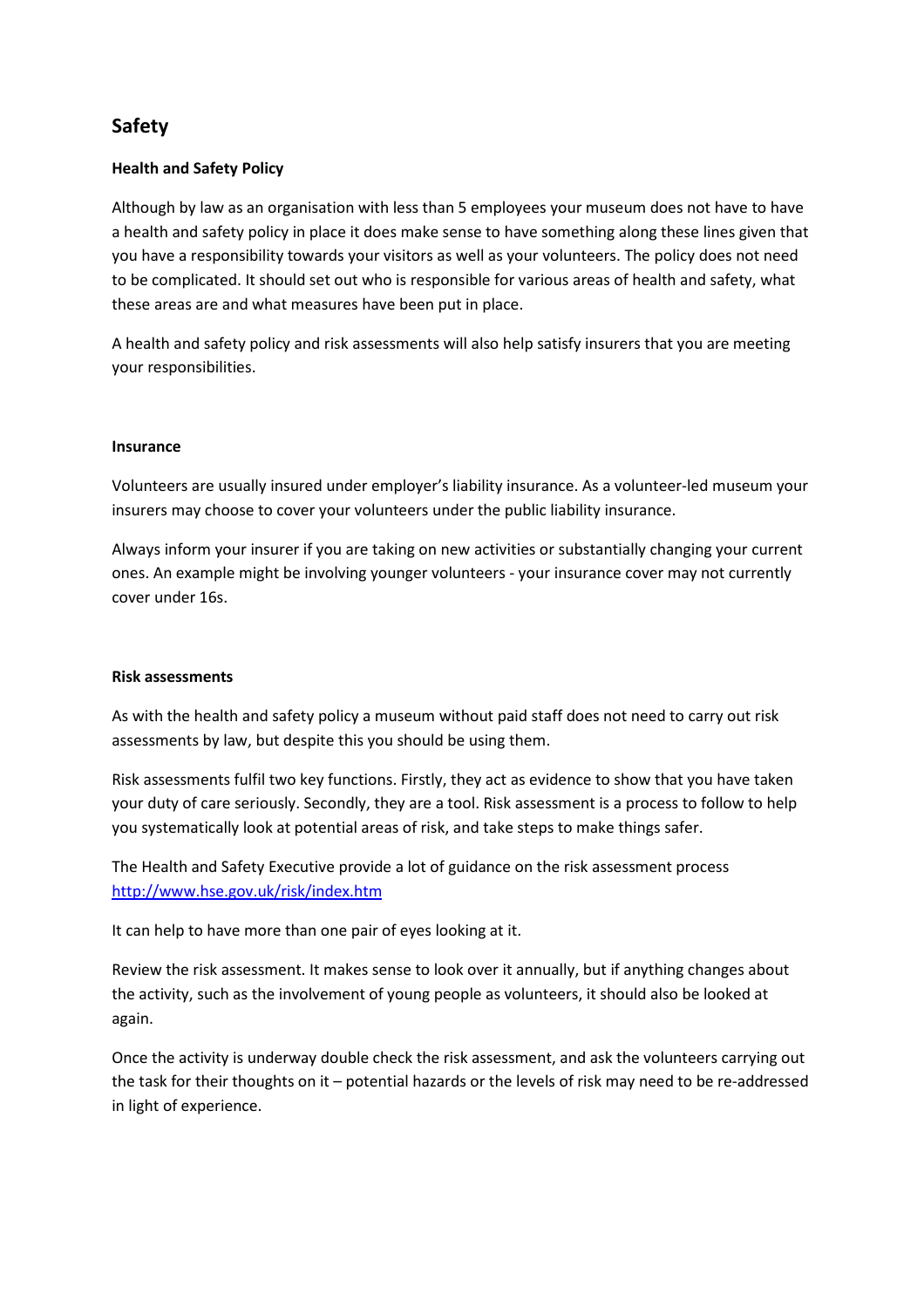#### Lost children procedure

If your museum is large enough for children to become accidentally separated from their parents you should have a procedure in place for dealing with lost children. There should be a nominated place to take them to. This would normally be the reception desk. It should be somewhere obvious and publically visible to avoid a child being alone out of sight with a volunteer.

#### Safeguarding

If you are working with children or vulnerable adults –through education activities for example – then you should put in place adequate measures to keep them safe. This section is just a summary of key points. You should seek further guidance. MLA produced information in conjunction with the NSPCC. It is available here:

www.mla.gov.uk/what/~/media/Files/pdf/2008/Safeguarding\_v5\_Updated\_2.ashx

#### Safeguarding Policy

Such a policy should set out how you will protect vulnerable people, and who will take responsibility for seeing this is done.

#### Reporting procedure

There should be a procedure in place for volunteers to report concerns, and ensure that they are dealt with correctly. Again, the MLA guidance discusses this.

#### Code of conduct

It would be sensible to give volunteers clear guidelines on behaviour around children. The National Museum of Wales has a useful code of conduct for volunteers: www.museumwales.ac.uk/en/346/

#### Criminal record checks

Criminal record checks can be an important safeguard, but it is dangerous to over rely on them – they can only show you that someone has been caught before.

Criminal record checks – 'disclosures' - for people working with children or vulnerable adults are available from the Disclosure and Barring Service. You cannot obtain a DBS disclosure for volunteers simply on the grounds that children will be among the visitors. The full lists of roles that can be checked are quite detailed, and should be consulted before you apply for a check. There are two categories of such roles:

'Regulated activities': www.homeoffice.gov.uk/publications/crime/disclosure-andbarring/leaflet-england-wales?view=Binary

'Eligible roles': www.homeoffice.gov.uk/publications/agencies-public-bodies/dbs/dbschecking-service-guidance/eligibility-guidance?view=Binary

See below for information on taking on volunteers with criminal convictions.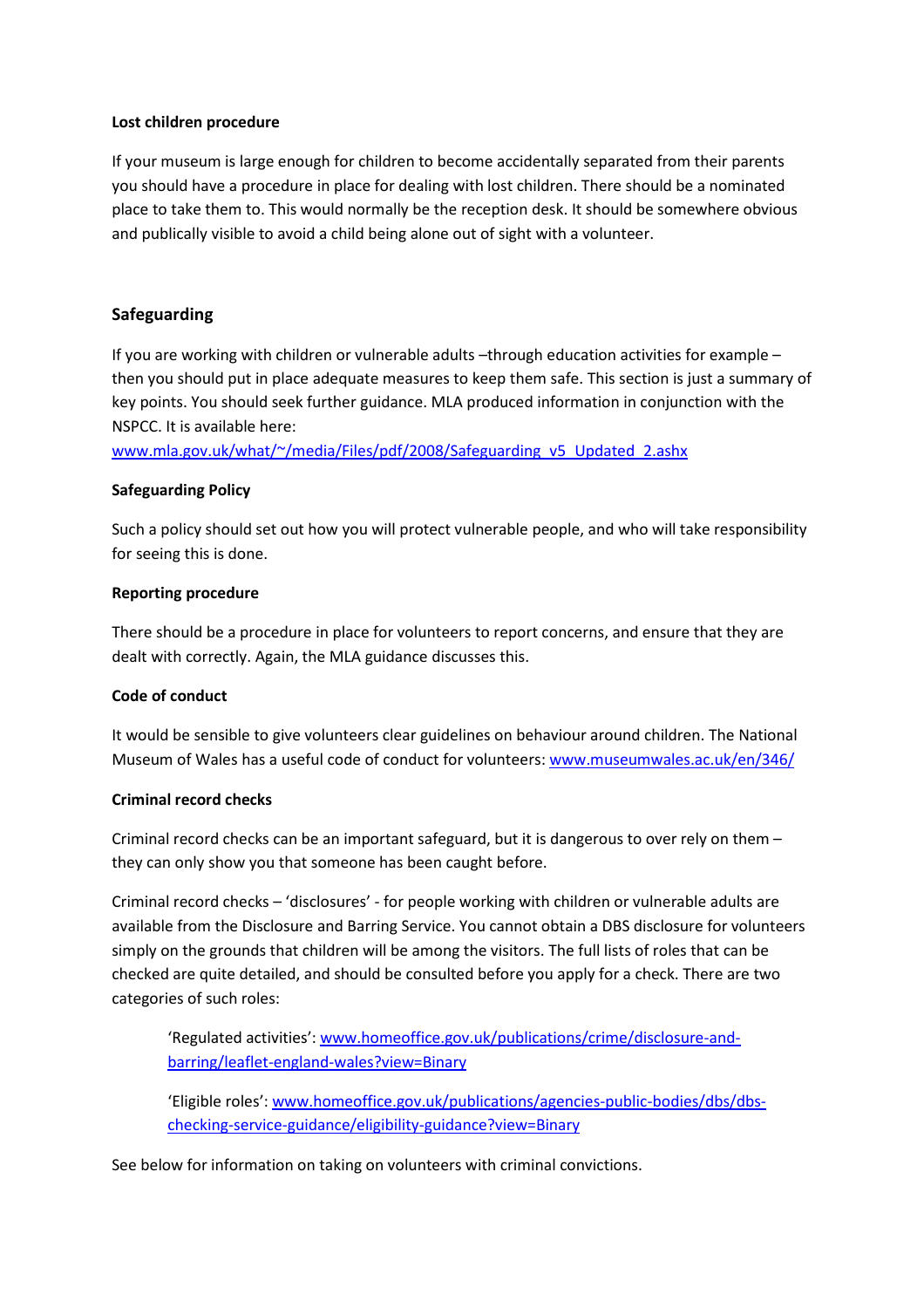# Specific issues

#### Data protection

The information you hold on volunteers must be kept in line with the Data Protection Act. The Act covers information held on identifiable living people in any form of retrievable filing system. There is a good overview of data protection for small voluntary groups available at www.ictknowledgebase.org.uk/fileadmin/ICT/pdf/lcgdp.pdf

Some key points to bear in mind when handling volunteers' information:

- Only ask volunteers for information that you actually need.
- When volunteers give you information they are giving implicit consent for you to use it. But this only applies for uses they would reasonably expect. If you wished to use that information for reasons not related to volunteering, and that volunteers wouldn't have expected, then you need to get clear consent from them. This could be a tick box on the volunteer application/registration form explaining what else will be done with their details and allowing them to agree to this.
- Volunteer information should be kept securely. Access should be restricted to those people with a direct work related need for it. Paper files should be kept in a lockable filing cabinet or desk drawer, and information on computer protected by a password. Care should be taken when transporting information – laptops and memory sticks can be easily lost or stolen. Even disposal of information should be secure – paper files shredded

#### Volunteer expenses

If you can afford to reimburse volunteer expenses it makes it easier for many more people to volunteer.

Expenses payments should be a direct reimbursement of actual costs. 'Flat rate' expenses (e.g. £5 a day regardless of how much the volunteer has spent) would be seen as income. This would affect benefits, could be taxable, and may even contribute to creating an employment relationship with volunteers.

The one exception to this would be petrol expenses. The HMRC 'approved mileage rate' is the generally accepted maximum rate, and is currently set at 45p per mile.

It is perfectly reasonable to set an upper limit on lunch expenses, or to reimburse travel up to a certain train fare.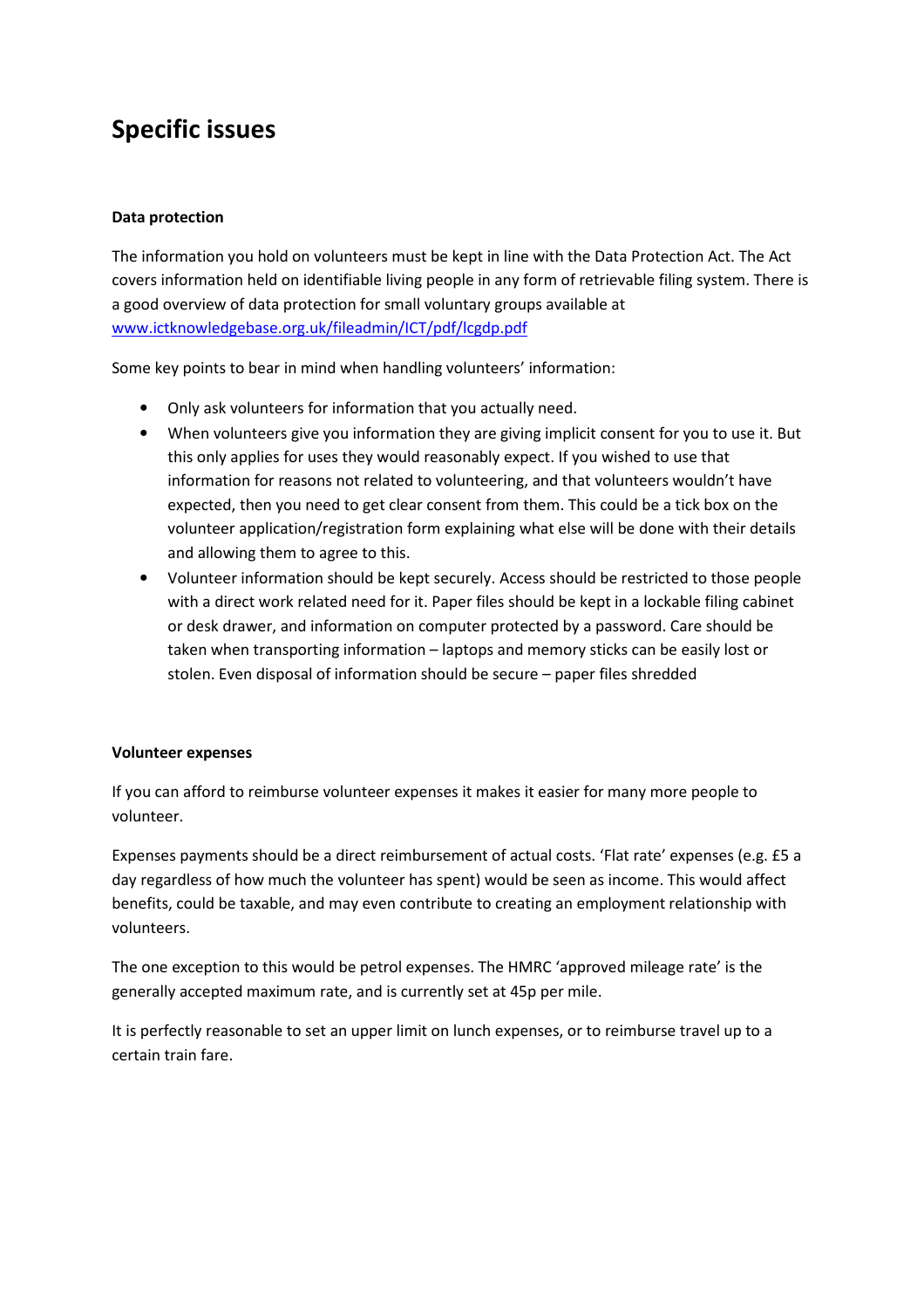#### Benefits claimants

Benefit claimants are fully entitled to volunteer. It must be unpaid, other than for the reimbursement of out of pocket expenses.

The fact that a person on a disability benefit such as Incapacity Benefit or Employment Support Allowance volunteers should not be used as evidence that they are therefore fit for work.

Volunteers should inform the jobcentre that they are volunteering.

Volunteers are sometimes told that they are not allowed to volunteer for more than 16 hours per week. At present this is untrue. There is no hour limit on any benefit. However a limit may be imposed on some volunteers when 'universal credits' are introduced in 2013.

If your volunteers face any problems with the Jobcentre you should contact your local volunteer centre for support.

#### Older volunteers

There is no retirement age for volunteers. There should not be an upper age limit on your insurance, but do check your policy. The main considerations would be whether an individual is capable of carrying out the role, and whether it would be safe for them to do so. If it is reasonable to do so you might consider changing the volunteer's role in order to continue to engage them.

#### Younger volunteers

There is no minimum age for volunteering. However, there are a number of issues to think about when taking on younger people.

Firstly, you should seek parental consent for under 16s.

You should consider the suitability of the role. Does it involve too much responsibility for a young person? Bear in mind that younger people may have less confidence, knowledge or skills. It may be that where the role is normally carried out by one person on their own a younger volunteer is always paired up with another volunteer.

Your risk assessments should be revisited. As with the overall suitability of the role, a lack of maturity, life experience and so on may mean that you need to put in place extra safeguards such as more or different training or closer supervision.

#### Volunteers with criminal convictions

Having a criminal record should not be a barrier to volunteering. Around a third of men have a criminal conviction, so a blanket policy against ex-offenders would be counter-productive for recruitment.